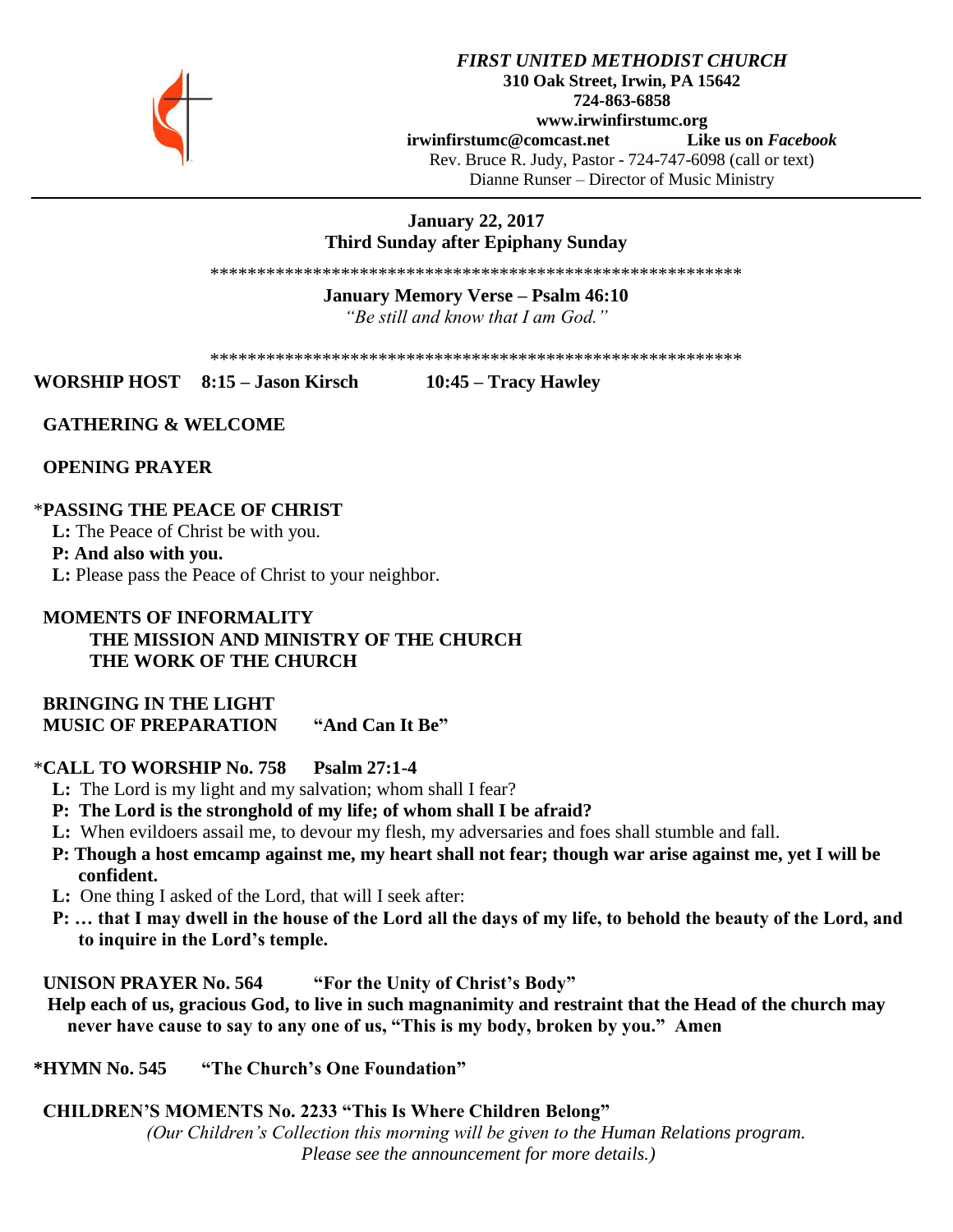# **ANTHEM 8:15 "The Lord Is My Light" – Kelly Smith 10:45 "The Lord Is My Light" – Chancel Choir**

# **WORD OF GOD 1 Corinthians 1:10-18**

## **PRESENTATION OF GOD'S TITHES AND OUR OFFERINGS OFFERTORY "Andante" \*DOXOLOGY No. 87, v.4**

These gifts we now bring, these presents, these tokens, These words can convey it, the joy of this day! When grateful we come, remembering, rejoicing, This song we now offer in honor and praise!

## \***PRAYER OF DEDICATION AND THANKS**

\***HYMN No. 398 "Jesus Calls Us"**

#### **JOYS AND CONCERNS**

**For our joys we say: "Praise the Lord." For our concerns we say: "Lord, hear our prayers."**

# **PRAYER & THE LORD'S PRAYER**

 **Our Father who art in heaven, hallowed be thy name, thy kingdom come, thy will be done on earth as it is in heaven. Give us this day our daily bread; and forgive us our trespasses as we forgive those who trespass against us. And lead us not into temptation, but deliver us from evil, for thine is the kingdom, and the power and the glory forever. AMEN**

 **SERMON SCRIPTURE Matthew 4:12-23**

 **SERMON "Teamwork"** \***HYMN No. 557 "Blest Be the Tie that Binds"**

\***BENEDICTION** 

\***MUSIC OF PARTING "Festive Proclamation"**

*The service is under the control of the Holy Spirit. The altar rail is always open.*

\***Those who are able, please stand**.

\*\*\*\*\*\*\*\*\*\*\*\*\*\*\*\*\*\*\*\*\*\*\*\*\*\*\*\*\*\*\*\*\*\*\*\*\*\*\*\*\*\*\*\*\*\*\*\*\*\*\*\*\*\*\*\*\*

**ATTENDANCE LAST WEEK Saturday: 17 Sunday: 8:15 - 66 10:45 - 77**

# **SERVING YOU TODAY**

**GREETERS:** 8:15 - Norene Spitznogle

10:45 – Burnetta Green

**USHERS TEAMS:**  $8:15 - \text{Men's Group}$  10:45 - Tom Lehner

**SOUND TEAM:** 8:15 – Fritz Runser 10:45 - Penny Brant, Josh Burger

**NURSERY:** Our Nursery (birth through age 5) is open during the worship services. The attendents today are Donna Weber and Dawn Capecci. In the event that no attendents are present, parents are still welcome to use the nursery however they must stay with their children.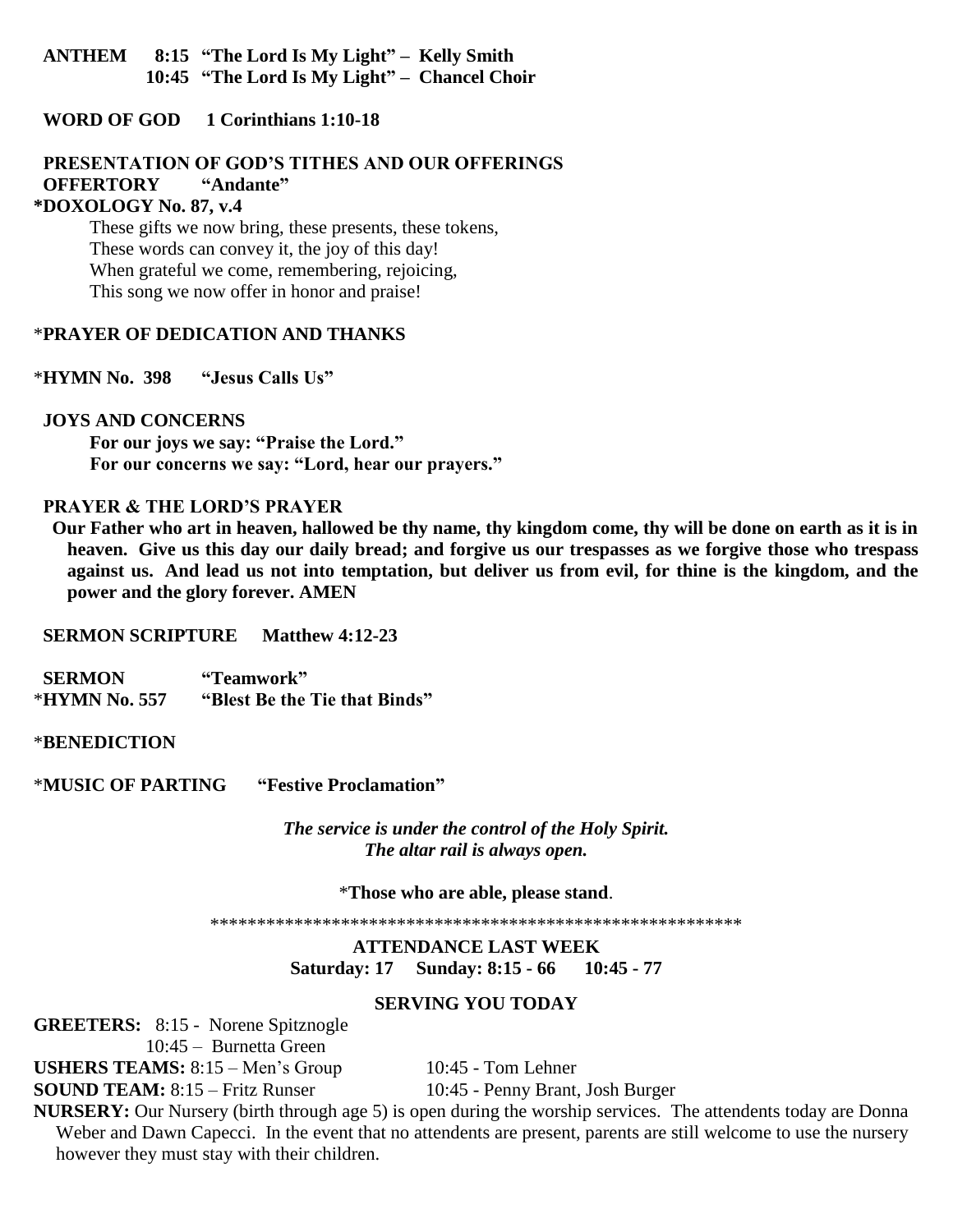**ALTAR FLOWERS:** The Altar flowers today are in honor of Julie Wiancko's birthday from her Mom and Dad, Nellie & Bruce Wiancko.

## THIS WEEK AT OUR CHURCH Office - 8:00 AM – 1:00 PM Monday thru Thursday; 8:00 AM – Noon on Friday Pastor Bruce - 10:00 AM - 1:00 PM Tuesday, Wednesday & Thursday 724-747-6098 (call or text) or email at preacherptl@gmail.com

Please feel free to contact Pastor Bruce if you are in need of a pastoral visit.

#### Today, Sunday, January 22 **Newsletter Deadline**

8:00 Praver 8:15 Worship Service 9:30 Sunday School 10:45 Worship Service 12:15 SonShiners

## **Monday, January 23**

6:30 Grief Support  $7:00$  Dartball - H

#### **Tuesday, January 24** 6:15 TOPS  $7:30\text{ NA}$

**Wednesday, January 25** 

Bible Study rescheduled to tomorrow 6:00 Healing Service

#### Thursday, January 26

1:00 Bible Study 6:15 C Bells  $6:30<sub>NA</sub>$  $7:15$  Choir

#### **Saturday, January 28** 6:00 Alternative Worship Service 7:00 Christian Singles Group

**Next Sunday, January 29 Baptism Sunday** 8:00 Prayer 8:15 Worship Service 9:30 Sunday School 10:45 Worship Service 12:15 SonShiners

\*\*\*\*\*\*\*\*\*\*\*\*\*\*\*\*\*\*\*\*\*\*\*\*

## **Upcoming Dates To Remember**

January 31 – Church Council (7:00 PM) February 5 – Souper Bowl Sunday (see announcement) February 12 – Confirmation Classes begin (9:30 AM) NOW meeting  $(2:00 \text{ PM})$ 



SOUPER BOWL SUNDAY: We will celebrate Souper Bowl Sunday on February 7<sup>th</sup>. Our FUMC Food Bank coordinators are requesting that you help our Food Bank by donating soup, spaghetti sauce, macaroni  $\&$  cheese, and cake mix. The shopping cart will be available on February  $5<sup>th</sup>$  for your donations.

# **ANNOUNCEMENTS**

**CHILDREN'S COLLECTIONS:** This week our children's collection will be for Human Relations Day, which is one of the Special Sundays of The United Methodist Church. It encourages social justice and work with at-risk youth. It supports Community Developers, United Methodist Voluntary Service and Youth Offender Rehabilitation Programs.

> $1/8 - $230.00$   $1/15 - $133.75$ **Bethany House**

**CONFIRMATION CLASSES:** Confirmation classes will begin on Sunday, February 5<sup>th</sup> and run through Sunday, April 9<sup>th</sup>. The classes will be held during the Sunday School hour and Pastor Bruce will be the instructor. Youth who are interested in attending the Confirmation classes in preparation for becoming a member of our church should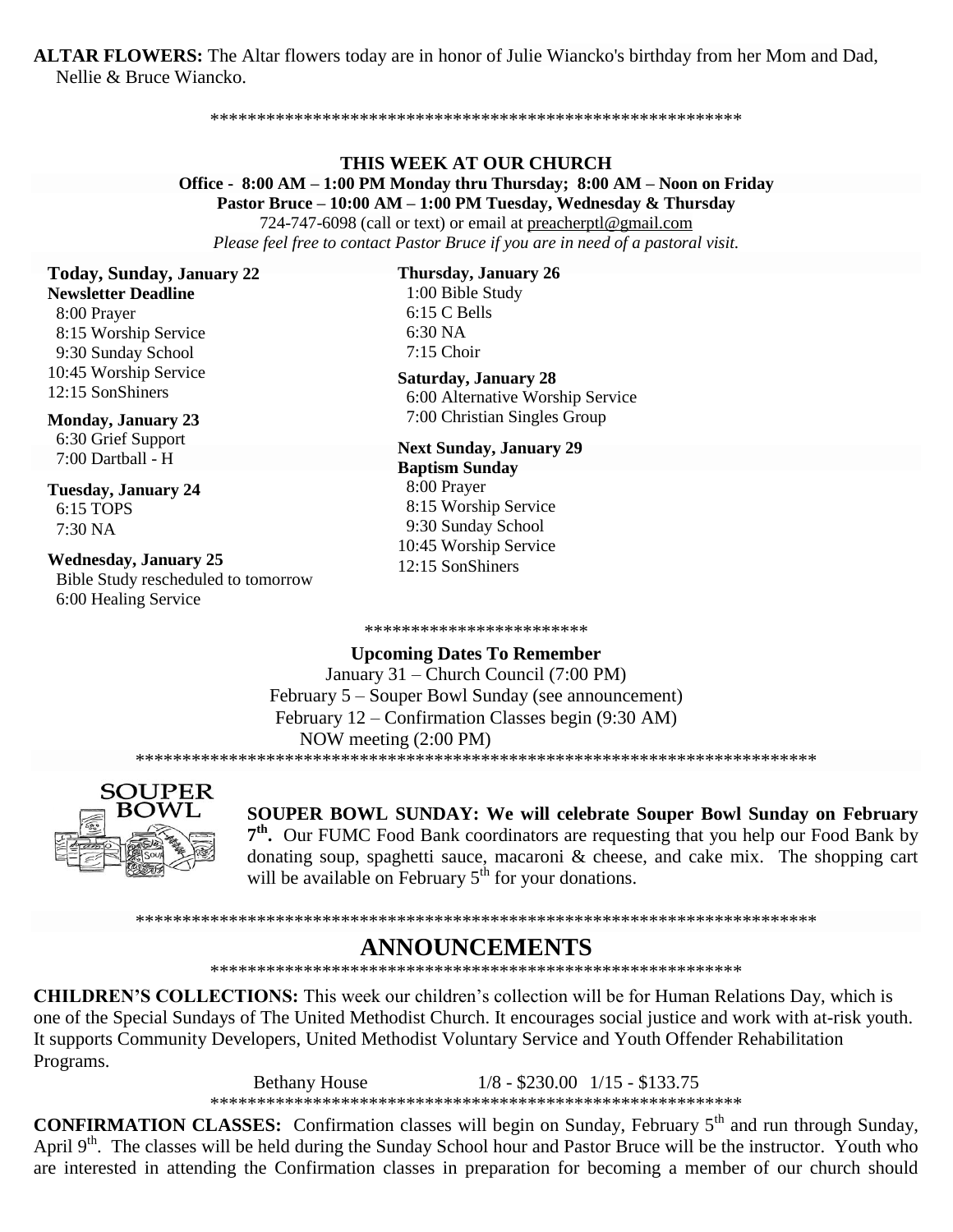contact Pastor Bruce (724-747-6098 (call or text) or email at preacherptl@gmail.com) or the church office (724-863-6858.)

\*\*\*\*\*\*\*\*\*\*\*\*\*\*\*\*\*\*\*\*\*\*\*\*

# **MEMBERSHIP CLASSES:** Membership classes for those wishing to join our church, and those who would like a refresher course about the United Methodist Church, will take place during the Sunday School hour from Sunday, February  $19<sup>th</sup>$  through Sunday, March  $26<sup>th</sup>$ . The Confirmation class will be joining the Membership class for these sessions. Pastor Bruce will also be leading these sessions.

\*\*\*\*\*\*\*\*\*\*\*\*\*\*\*\*\*\*\*\*\*\*\*\*

**TEACHER NEEDED:** A teacher is needed from Sunday, February 5<sup>th</sup> thru Sunday, April 16<sup>th</sup> for the Jr. High Sunday School class. Pastor Bruce, who currently teaches this class, will be teaching the Confirmation and Membership classes during this time. Anyone interested in helping out, please contact Pastor Bruce at 724-747-6098. 



**TALENT SHOW:** Yippee! We are going to have a talent show on February 26<sup>th</sup> at 6:00 PM in the Sanctuary. Please sign up to share any talent you may have. Read a story, jokes, or poetry. Sing, dance or play an instrument. Do magic, juggle, or do impressions. Put together a team to do something. Let's have fun and laugh together. Sign up on the clipboard or call the office to register. Invite your neighbors to get involved too. For more info call Pastor Bruce at 724-7474-6098.

**ATTENTION ALL LADIES!** The Mother/Daughter Banquet will be held on May 13, 2017 and I need your help. I need people to take on the task of decorating a table according to the theme. The theme this year is "Mothers and daughters through the years" and the tables would need to be decorated in a decade of your choice. Any decade from the 20's to the present. Also, I could use help in other areas of the dinner. I do have entertainment scheduled. If you have questions please call Dawn Capecci @ 412-651-2503

# From Sunday the Sunday Sermon "Ringgg! Ringgg!" on January 15, 2017

These questions may help you discern God's calling on your life:

- 1. IF money were not an issue what would you do with your time?
- 2. What do you love to do and what do you hate to do?
- 3. What gives you energy and what drains you?
- 4. What do you feel passionate about and want to change, reshape, and leave better than it was?
- 5. What segment of the population are you drawn to?
- 6. What do you want to experience, witness, learn?

(The above 6 questions were taken from sermoncentral.com)

7. What has your church family, friends, regular family, and even strangers confirmed about you?

 $Pray - ask these questions - pray.$ What is God calling you to do? 



**CALLING ALL SCOUTS!** If your child is involved in either Girl Scouts or Boy Scouts at any level, please notify the office. We would like to recognize Scouts in February or March and do not want to leave out anyone involved in Scouting.

#### 

**NEWSLETTER DEADLINE:** All information for the February 2017 Newsletter is due in the office by today, January 22<sup>nd</sup>. Please email (preferred) your information to <u>fumc.jeanne.secrep@comcast.net</u> or write it down and leave a copy on the office desk. Please do not call to submit your information. Any information not received by today will be published in the March 2017 Newsletter.

YOUTH MINISTER JOB OPENING: Are you a motivated, grace-filled Christian looking for part-time work? Join our team at Irwin First United Methodist Church! This position is roughly 20 hours/week and includes planning/coordinating/promoting activities with our youth and their friends to increase their faith. Activities include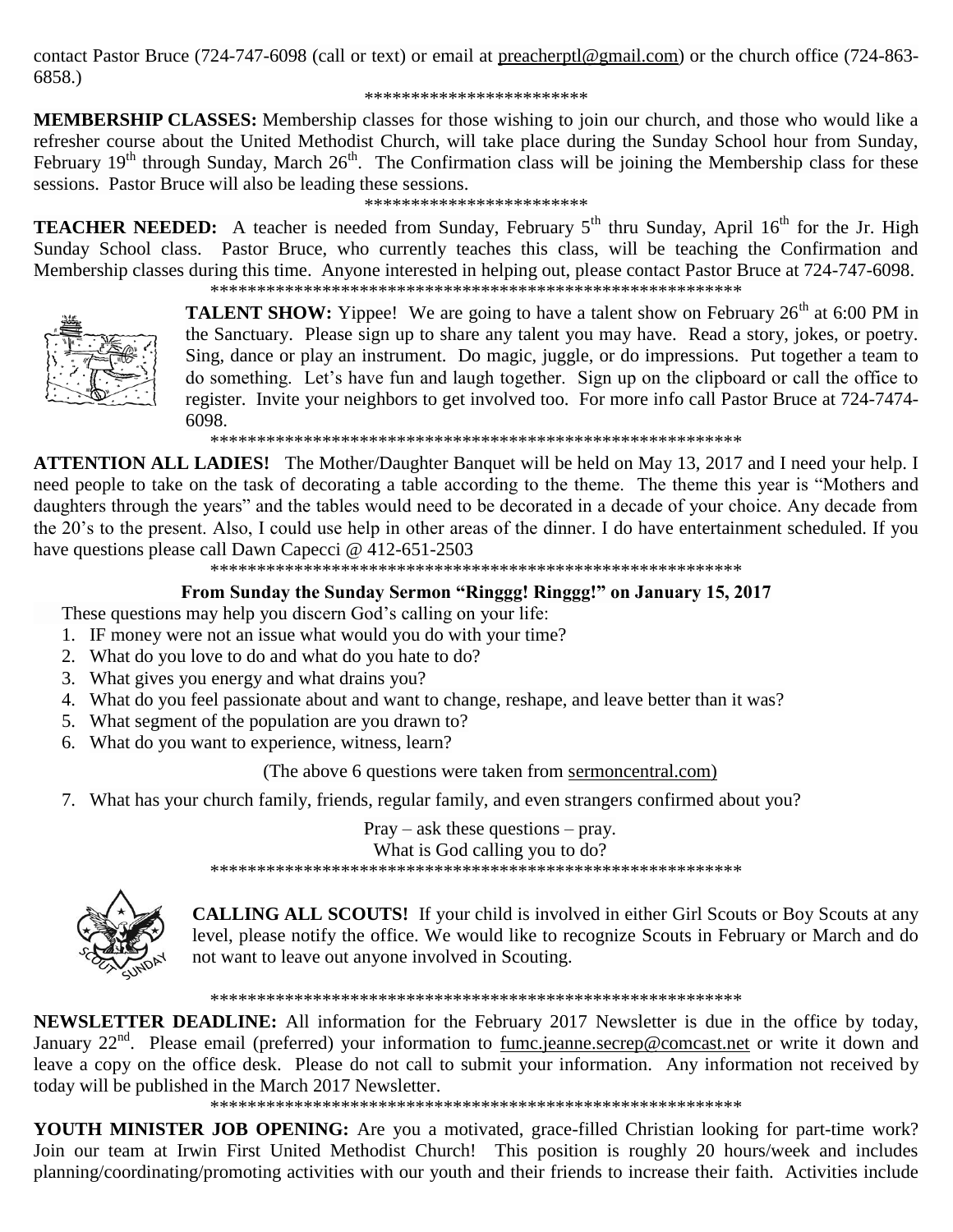weekly youth group meetings, periodic youth events (fellowship, service projects, retreats), and some assistance with high school Sunday School. Personal commitment to Christ; working with youth using creativity, understanding, & kindness; Biblical worldview; and strong organizational/communication/team-building skills are necessary. Music/guitar skills, preaching capabilities, and computer/multi-media skills are a plus. Future potential growth into additional areas of ministry are available if mutually agreeable! Please send resume & cover letter to: Irwin First United Methodist Church, 310 Oak Street, Irwin, Pa 15642. Or email: [fumc.debbie.offmgr@comcast.net](mailto:fumc.debbie.offmgr@comcast.net)  Any questions, please call the church office at 724-863-6858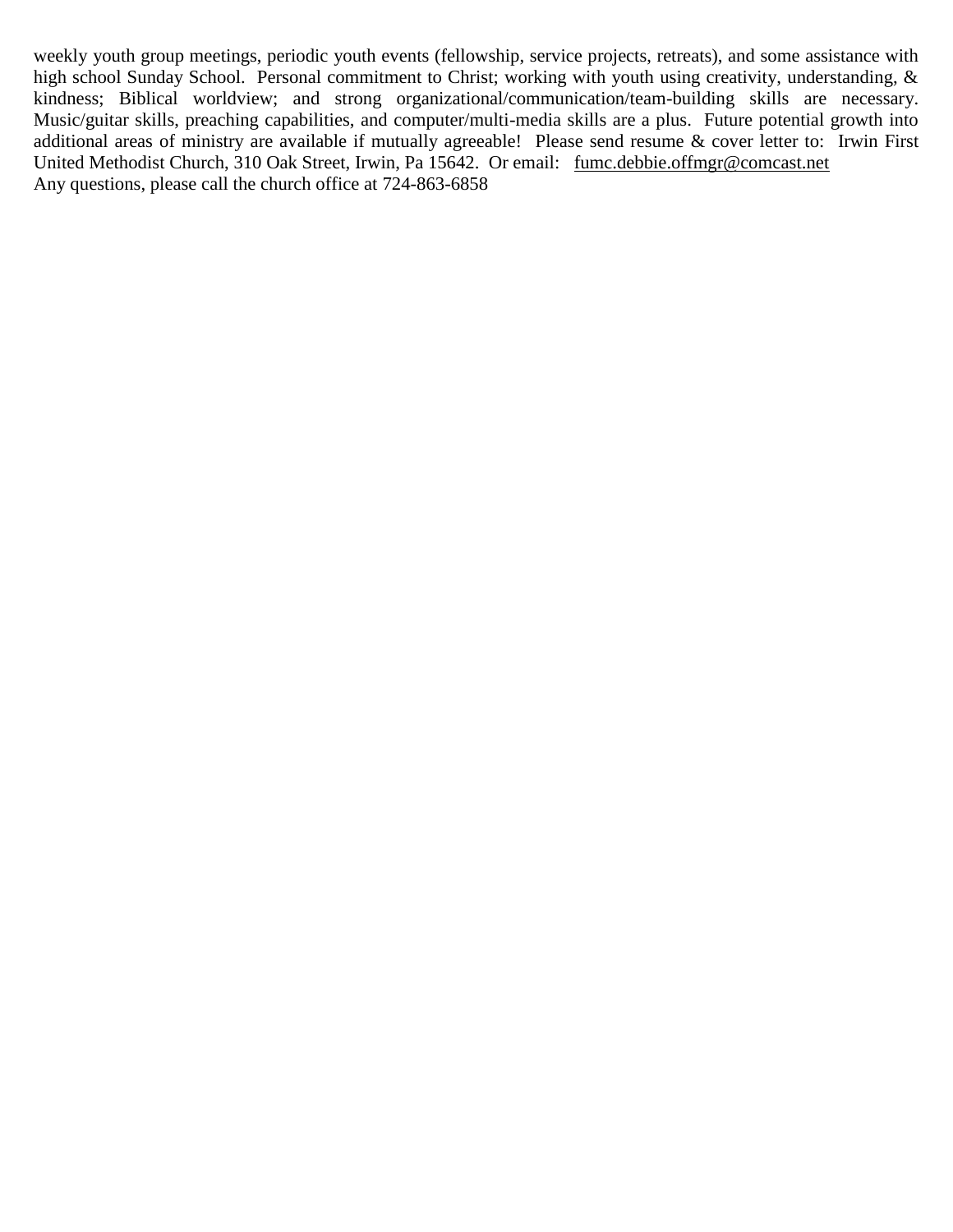**HOSPITAL CALLS:** The area hospitals will no longer call the church to let us know when our parishioners are in the hospital. If you or someone you know is in the hospital, please call the office or Pastor Bruce to let us know. We will need the name of the patient, the hospital and the room number if available. It's better to get multiple calls than none at all.

> *Remember, Pastor Bruce cannot provide care to our congregation if he doesn't know there is a need.*

## \*\*\*\*\***IN PERSONAL CARE & REHABILITATION FACILITIES** \*\*\*\*\*

Catherine Ververka ~ Transitions Healthcare, N Huntingdon Dorothy Burnside  $\sim$  Walden's View, N Huntingdon Marge Osterman  $\sim$  The Grove at Irwin Wanda Horvath ~ Redstone, Greensburg Nancy Sprenger, Jane Earnest, Wanda Halavan ~ Redstone, N. Huntingdon Bettie Heydt ~ Point Pleasant Retirement Community Doris Collins ~ Newhaven at Lindwood, Greensburg LaVerne Frick ~ Golden Heights, Irwin

# \*\*\*\*\*\*\*\*\*\*\*\*\*\*\* **CONTINUOUS PRAYERS** \*\*\*\*\*\*\*\*\*\*\*\*\*\*\*

Bill & Elaine Mays, Larry Shank, Doris Collins, Kathryn McAuliffee, Diane Blissman, Bruce Wiancko, Marian Shank, Chris, Cathy, Tina, Paul, Sammy, Katrina, Ky, Jasime, Carol,

Gay Everett, Nikki Riggs, Kurt & Marcy Wallace & Family, Joy Caskey, Audrey, Bob Fennell, Jody,

Marilyn Roche, Rose Silhanek, Alicia Faust, Colleen Murray, Christine Hill, Laura Carll, Bob Bernek, Sally Hildbold, Linda Seaman, Brent Lauffer, Walter Blayney, Andrew O'Neil & Family, Miah Smith, Doris Ireland, Josh Meehan, LaVerne Milner, Bertha King, Donnie Bartolomucci, Donna Carroll, Emily Britt, Wayne Brown, Virginia Goodall, Paula Shumaker, Diane Novak, Katie Johnson,

Cheryl McCafferty, Joey Voelkel, Patty Hawk, Sondra Beatty, Martha Peelor, Rev. Robert C. Wilson, Beth McInis, Anthony Scozio, Ellie McCracken, Donna Tamilia, Allison Frick, Megan Yanos,

The Petrillo Family, Josh Stanislaw, Cheryl Hildbold, Melody Sapos

# \*\*\*\*\*\*\*\*\*\*\*\*\*\* **THIS MONTHS PRAYERS LIST** \*\*\*\*\*\*\*\*\*\*\*\*\*\*\*

#### *We will change the prayer list the first Sunday of each month.*

*Contact the church office at 724-863-6858 with names for the list.*

LaVerne Frick, Caryle Raymer, Joe & Wava, Bev English, Bill Grubb, Louise Kemble, Kathy Ziros, Joe Reynolds, Mario Mignogna, Dan & Debi Roberts, The Clint Rudy Family, Anne Osborn,

Deb Andrison, Janet Wentroble, The Jason Hohman Family, The Kenneth Geiger Family,

Mary Emanuel

Bob & Natalie Fleming & Family – Missionaries in India

# \*\*\*\*\*\*\*\*\*\*\*\*\*\*\*\*\*\*\* **SERVICE PERSONNEL** \*\*\*\*\*\*\*\*\*\*\*\*\*\*\*\*\*\*\*

Brandon Doyle – Korea Mark Russak Kayla Greguric Matt Perea – Ft. Campbell, KY Colby Shelton – Iraq Edward Johnson III David Johnston – Afghanistan Angelo Woodrow – Naples Nicholas Park – Ft. Campbell, KY Alex Bittner Carl Brantley Colin Austin – Fort Benning, GA Amanda Mueller – Texas James Gallagher – Hawaii Ben Floyd Jeremy Lake